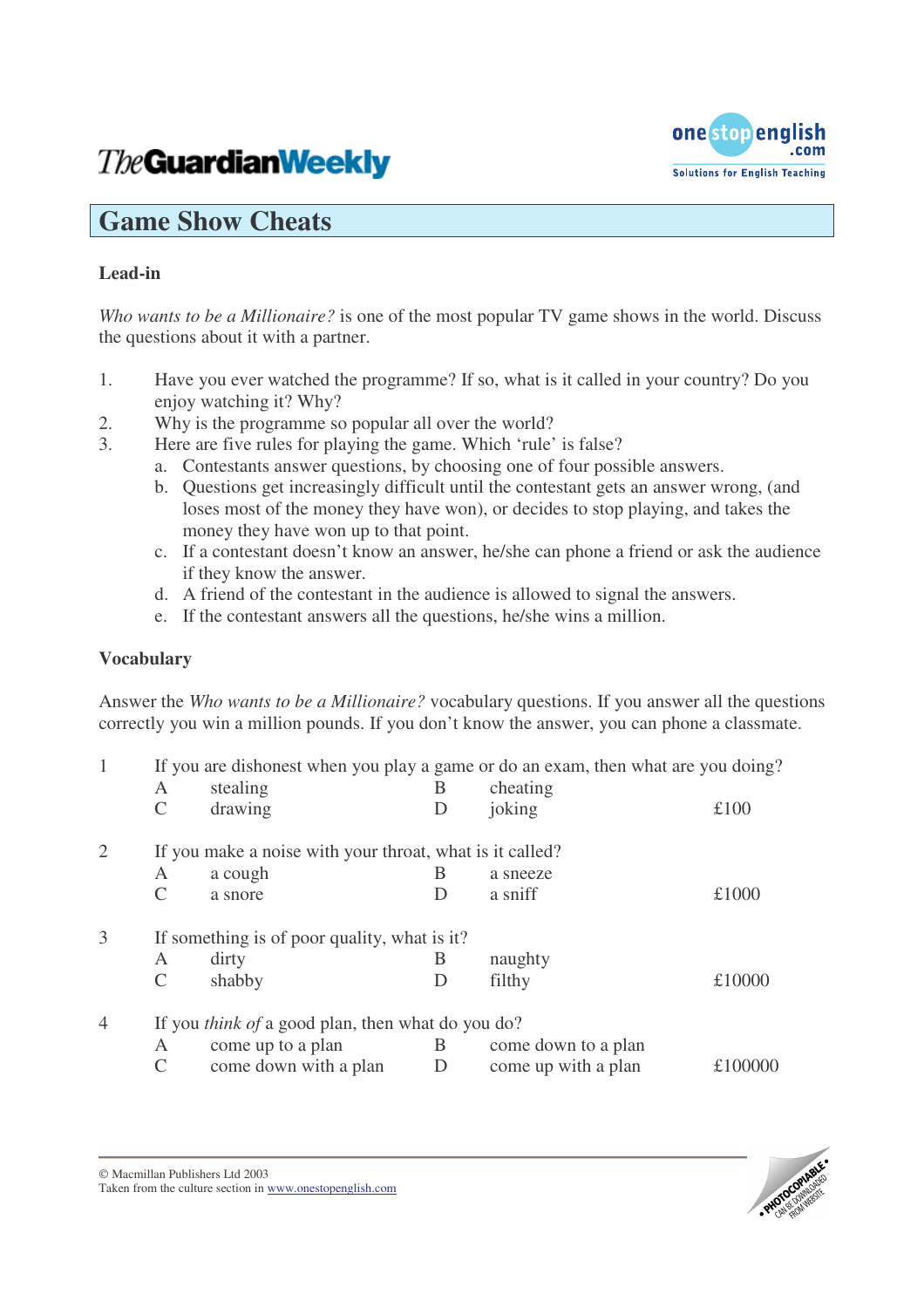



|   | If a dream holiday goes wrong, then it turns |                                                                                     |   |                       |         |
|---|----------------------------------------------|-------------------------------------------------------------------------------------|---|-----------------------|---------|
|   | А                                            | rough                                                                               | В | sour                  |         |
|   |                                              | over                                                                                |   | stiff                 | £500000 |
| 6 | A                                            | If are completely in love with something, then what are you?<br>besotted<br>berated |   | betrothed<br>bemoaned | million |

#### **Reading 1**

You are going to read a newspaper article about an attempt to win the British version of *Who wants to be a Millionaire?* by cheating.

Read the passage and find the information below.

- 1 How many people were involved in the attempt to cheat on the programme?
- 2 What were their jobs?<br>3 Were they sent to prise
- Were they sent to prison?
- 4 Why were they caught?

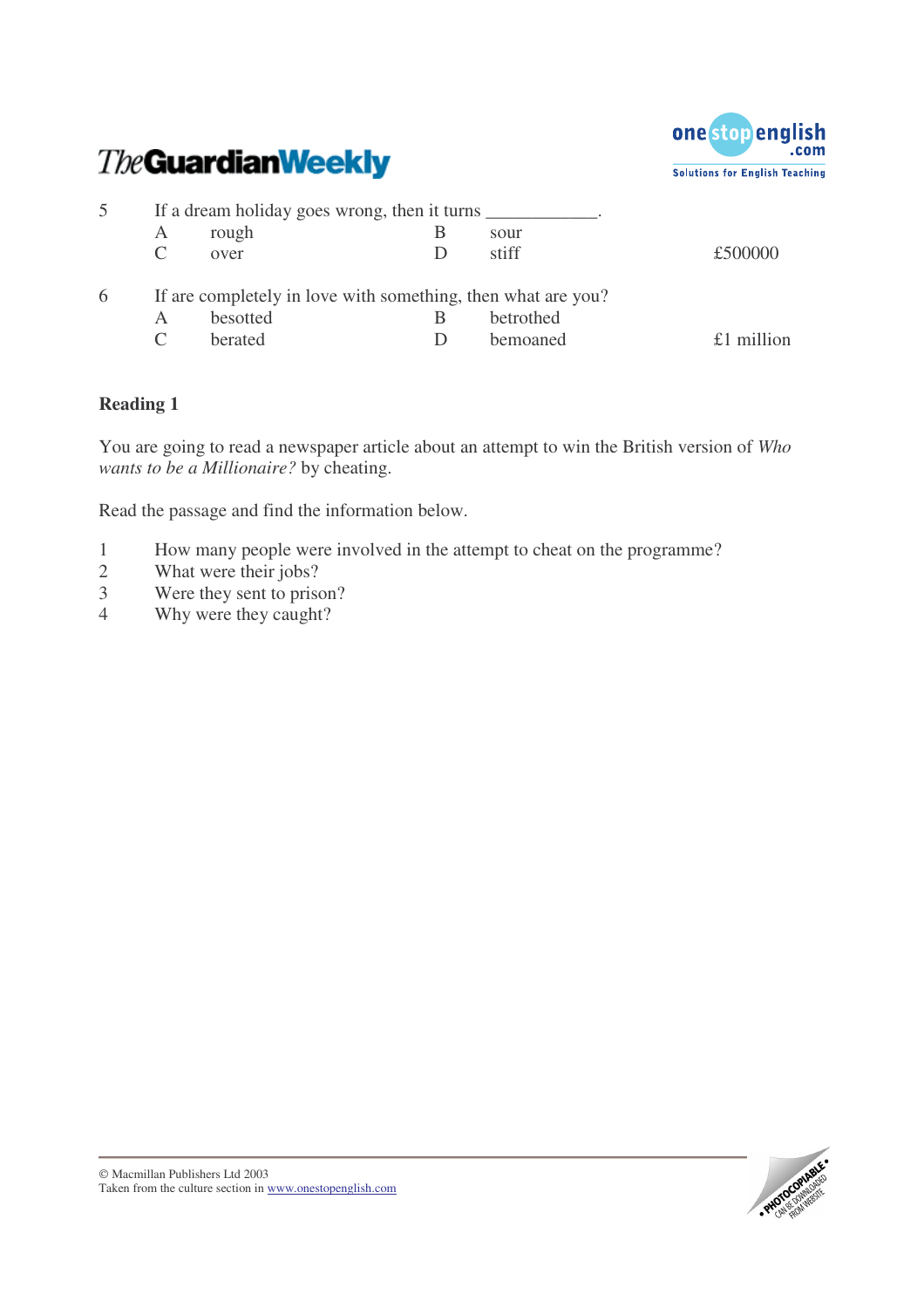# **The Guardian Weekly**



#### **Guilty: trio who tried to cheat their way to £1m by Jeevan Vasagar**

An army major, his wife and a college lecturer were found guilty this week of attempting to cheat on the game show Who Wants To Be A Millionaire? Major Charles Ingram and his wife, Diana, both 39, were convicted along with a college lecturer, Tecwen Whittock, 53, after the three came up with a scheme to defraud the quiz show of £1m.

As the army officer was in the hot seat on the show, the lecturer, who sat one metre behind him, coughed to steer him towards the right answers. The major's wife was the point of contact between the two. The major was given a cheque for £1m, but it was stopped after the programme's makers became suspicious and contacted police. The three were spared prison because the Ingrams have young children. However, the Ingrams of Easterton, Wiltshire, were sentenced to 18 months in prison, suspended for two years, each fined £15,000 and ordered to pay £10,000 in costs.

Whittock, head of business studies at Pontypridd further education college in Wales, was sentenced to 12 months in prison, also suspended for two years, and was fined £10,000 and ordered to pay  $£7,500$  in costs.

Judge Geoffrey Rivlin said: "I'm not at all sure it was sheer greed that motivated this offence. I'm sure that all three of you were besotted with quiz programmes, and ambitious to be successful on a major TV show. It was this that caused you to wonder whether you could beat and - it has to be said - cheat the system."

What the judge described as the "shabby schoolboy trick" of coughing to mark the right answers was more successful than they could have hoped for. But their win turned sour "when you realised you had gone too far".

The army has launched an inquiry into whether the major can continue to serve.

*The* Guardian Weekly 20-3-0410, page 9

#### **Reading 2**

Read the passage in more detail and answer the questions. Discuss them with a partner.

- 1 How did the attempt to cheat on the programme work?
- 2 Why didn't they go to prison?
- 3 Why did they do it?

Do you think the sentence of the court was fair?

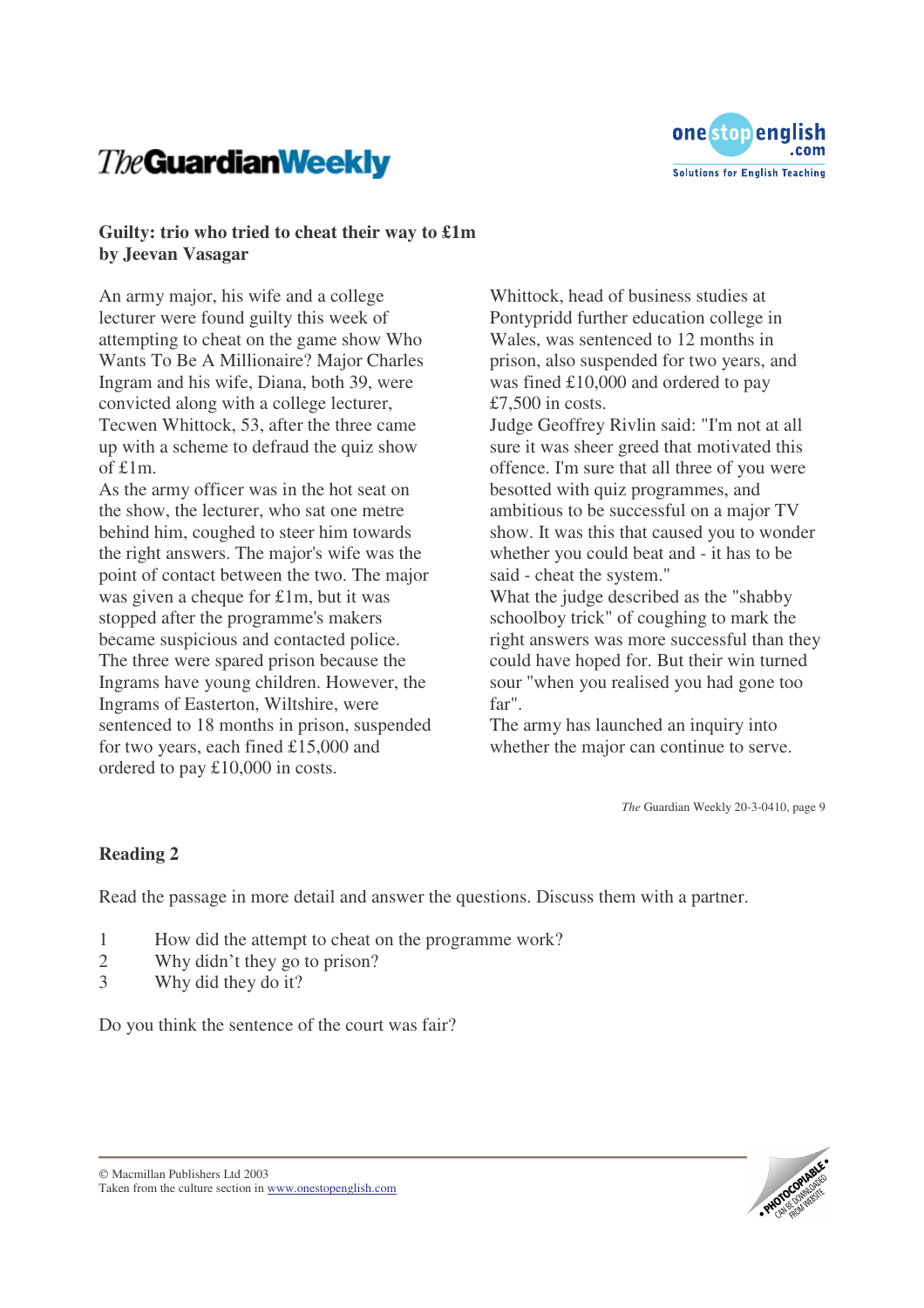



#### **Vocabulary in context**

There are many phrases in the passage connected with 'the law'. Replace the words in italics in each sentence with a synonym from the box.

| احماح    |           | ---- |
|----------|-----------|------|
| $\cdots$ | -onvicted | ---- |
|          |           |      |

He was *found guilty* of a crime.

He was *ordered to pay* £100

A suspended prison sentence means that the person will only go to prison if they commit another *crime* within a fixed period?

#### **Follow-up**

You are going to play *Who wants to be a millionaire?* In pairs write five grammar or vocabulary questions. Write four possible answers to each question. Here is an (easy) example:

Which word doesn't mean very large?

| $\mathsf{A}$ | enormous | В | huge |
|--------------|----------|---|------|
| C            | vast     | D | tiny |

Put your questions in order, from the easiest to the most difficult. Ask one student from the class to come to the front. Ask him/her your questions. The first question is worth £100, the second £1000, the third £10000, the fourth £100000, and the last, £1m.

The student must answer your questions, and find out how much they can win. Remember that they can phone a classmate (once), and ask the class, (once).

When they have finished, change contestant and question master. How many students win £1 million? Ask your teacher for the money.

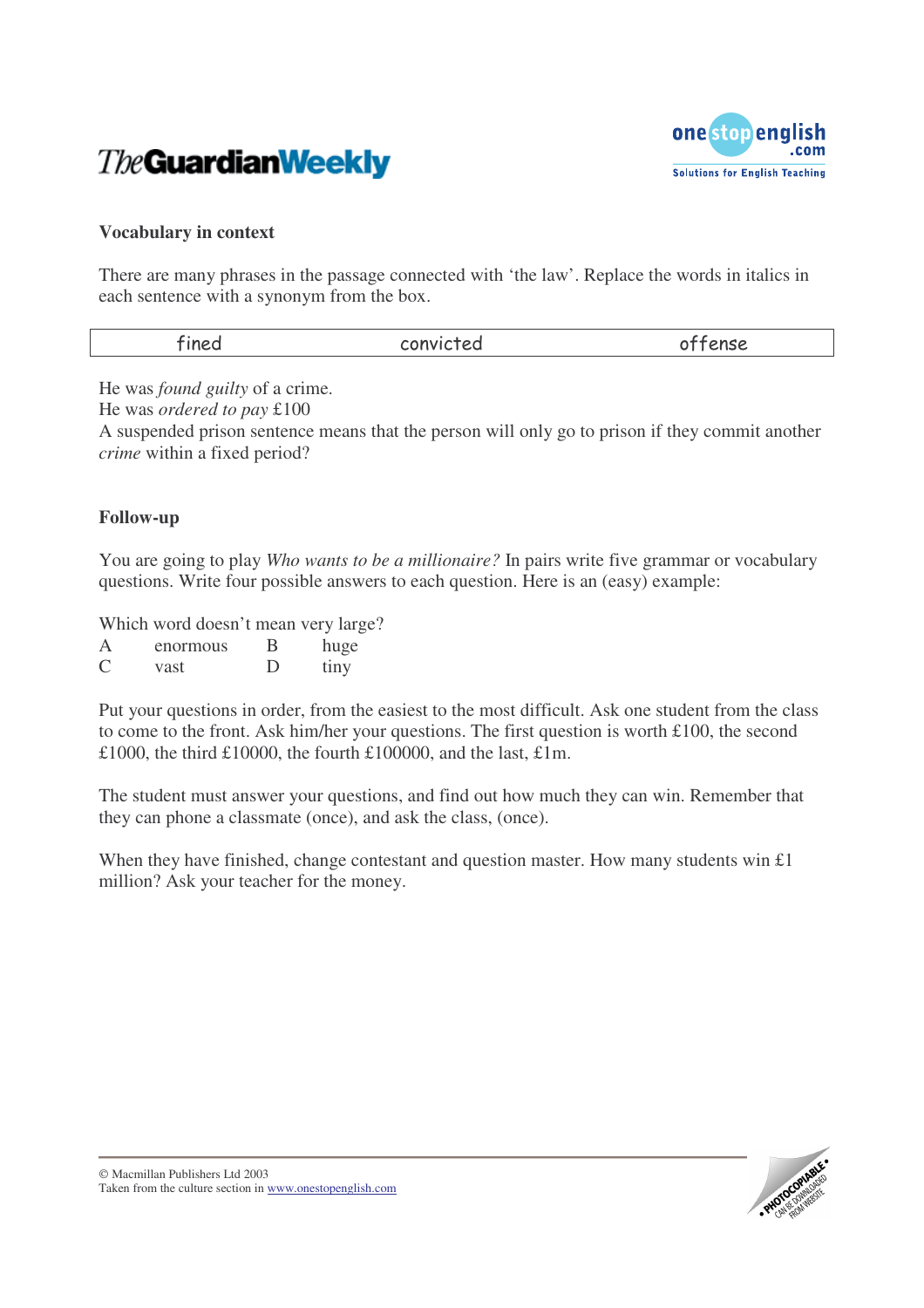# **The Guardian Weekly**



**Teacher's notes - Game Show Cheats**

## **Lead-in**

Find out which students have watched *Who wants to be a Millionaire?* It is popular in many countries in the world. Pair up students who know about the programme with students who don't. If your students have never heard of it, briefly summarise the game.

Put the students in pairs or groups to discuss the questions.

# **Answers**

- 1 Students' ideas.
- 2 Students' ideas. Suggestions: the amount of money, and the tension involved when people must decide whether to risk an answer, is very compelling.
- 3 D is false

# **Vocabulary**

Ask students to answer the *Who wants to be a Millionaire?* vocabulary questions. If they don't know an answer, you can phone (ask) a classmate.

### **Answers**

- 1 B
- 2 A
- 3 C
- 4 D
- 5 B 6 A

# **Reading 1**

Ask students to read the passage and find the information.

### **Answers**

- 1 3
- 2 Army officer (Major Ingram), college lecturer (Tecwen Whittock), don't know (Diana Ingram).
- 3 No
- 4 Because they went too far.

# **Reading 2**

Ask students to read the passage in more detail and answer the questions, then discuss them with a partner.

### **Answers**

- 1 Whittock coughed to signal the correct answer to Major Ingram.
- 2 They had children.
- 3 They were besotted with trying to win a quiz programme.